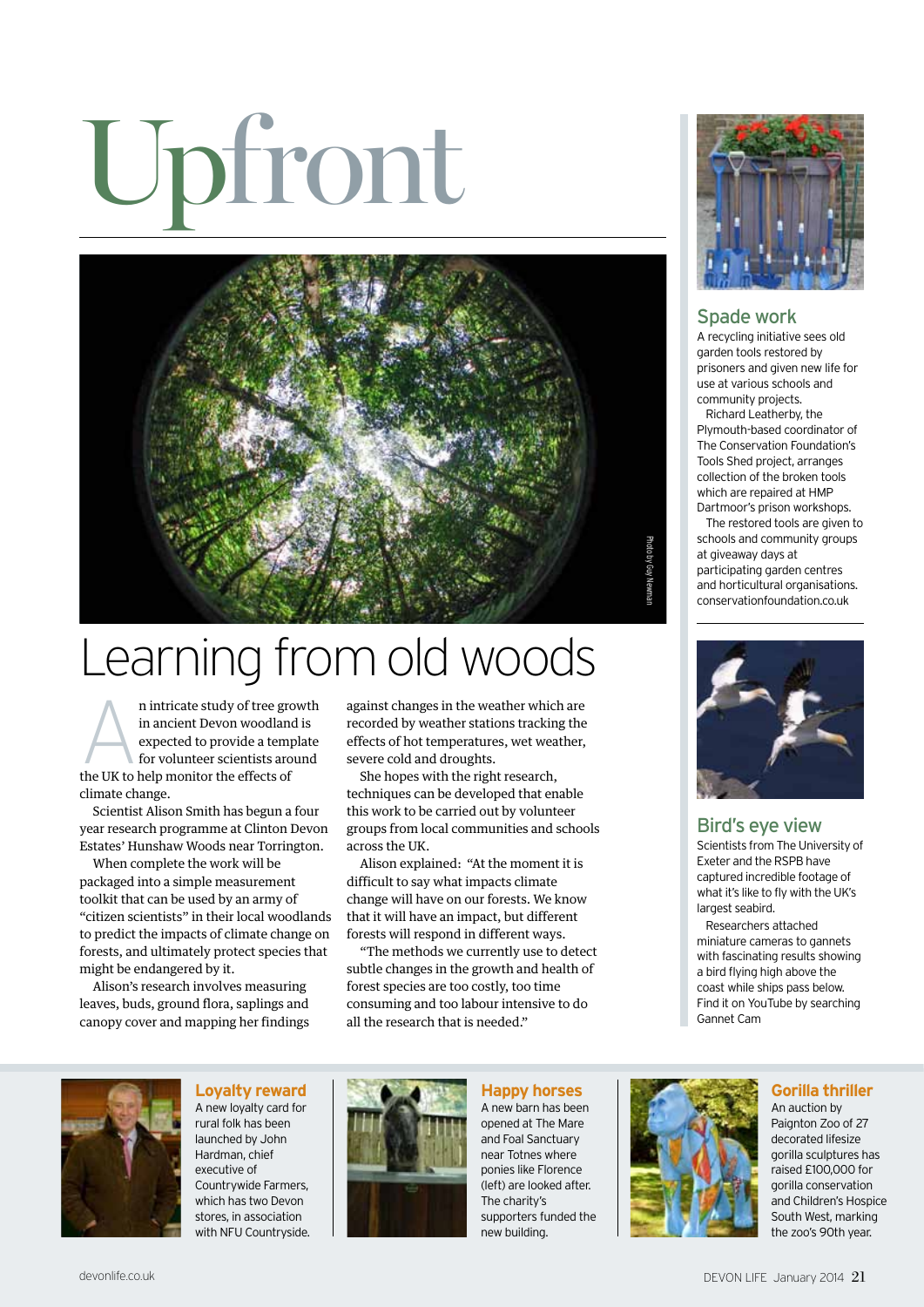

# Thank you very mulch

hildren from Wynstream Primary<br>School, Exeter, received a<br>delivery of compost from Coastal<br>Recycling to help their school<br>garden. The children had attended a Farm School, Exeter, received a delivery of compost from Coastal Recycling to help their school garden. The children had attended a Farm Wise event run by Devon County Council at Westpoint and were so impressed with the demonstration by Coastal Recycling of how the garden waste of Devon is turned into compost for farms that they asked if they could have a delivery to fertilise their own school allotments.

Coastal was happy to oblige and delivered about 14 tonnes of compost for the children to spread on their allotment and newly planted orchard.

Lyn Chadwick from Coastal said: "The children were fantastic; they rolled up their sleeves, put on their wellies and got involved as soon as we arrived."



#### Breaking taboo

Saying Goodbye founder Zoe Clark-Coates has been shortlisted for a Tesco Mum of the Year award.

Through Lympstone-based Saying Goodbye Zoe works to break the taboo of miscarriage and stillbirth and give everyone who has experienced baby loss the opportunity to say goodbye to their child at one of the national remembrance services run by Saying Goodbye throughout the UK.

Zoe Coates, said: "I am overwhelmed to be nominated for this award."

## Beefy role for ex Chief

Ex-Chiefs rugby star Richard Baxter and Broadclyst-based farmers Neil and Sally Grigg have joined forces in a unique partnership to provide Devonians with the popular Red Ruby Devon beef.

Richard Baxter, who retired from professional rugby earlier this year, has returned to the family farm in Exwick and is now concentrating on increasing his herd of this traditional native breed.

He was introduced to the Griggs who have recently taken over Courtneys Butchers in Exeter, by a mutual friend.



Exeter Chiefs' Brett Sturgess, butcher Ray Clemonts, Exeter Chiefs' Hoani Tui, butcher Bob Thornton, former Exeter Chiefs' Richard Baxter and Exeter Chiefs' Haydn Thomas

 "Farming was always what I'd wanted to do after playing professional rugby, and when I was introduced to Neil and Sally, I knew that Burrow Farm would provide me with the perfect outlet for my beef" says Richard. "My family had shopped at Courtneys of Cowick Street for years, so I'm really pleased to know that some of the beef sold there will be my own." burrowfarm.com



#### Care for coast

A popular section of the South West Coast Path, between Soar Mill Cove and Fir Wood near Salcombe, is receiving some TLC thanks to the Great South West Walk and sponsorship from Toad Hall Cottages. The firm raised money for the improvement project and sponsored a stretch of The Great South West Walk as well as entering a team in the event.



**Canine friend** Comet is the new recruit at St Luke's Hospice in Plymouth where he cheers up patients. The black labrador was bred to be a Hearing Dog for The Deaf but didn't quite make the grade.



#### **Picture perfect**

Leanne Ward, Miss Devon 2013, has turned her passion for photography into a business - opening a photographic studio in a former fishmongers shop on the outskirts of Plymouth.



#### **Firewalker**

Brave Linden Homes' commercial director, Jason Knight, who lives in Barnstaple, has raised £1,000 for Children's Hospice South West by walking five metres over smoking hot embers.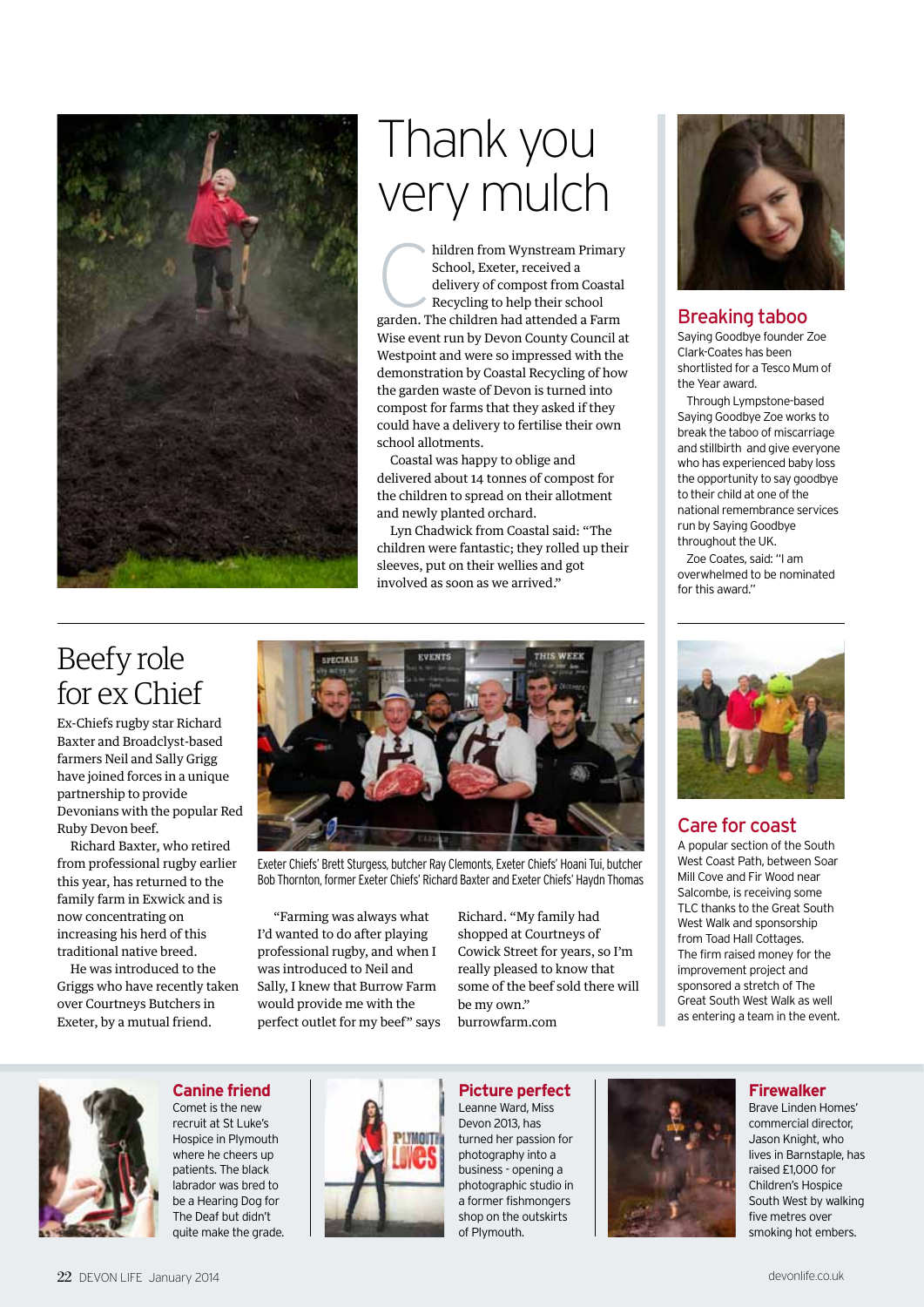

# Wintry scene takes prize

teep valleys blanketed in mist; a avenue of snowy beech trees; a sunlit slope covered in buttercu children running over hills that roll and stretch to the horizon: these are teep valleys blanketed in mist; an avenue of snowy beech trees; a sunlit slope covered in buttercups; children running over hills that just some of the images entered in the recent Blackdown Hills landscape photography competition.

The competition was organised by the Blackdown Hills Area of Outstanding

Natural Beauty (AONB) Partnership team to showcase one of Devon's most beautiful but least well-known landscapes. The winning entry, by Gary Spencer, shows a snow-covered scene on the AONB's plateau: one the area's distinctive features.

Now the team hopes that these stunning images will encourage more people to discover what makes the Blackdown Hills so special and worth a visit.



## Challenging perceptions

Sidmouth's Ben Callon will join 15 local playwrights in the From Devon With Love festival, which runs from 24-27 January at the Bike Shed Theatre, Exeter. He will be performing his own, original one-act play A Little Bit OCD. A graduate from the Bristol Old Vic Theatre School, Ben says: "I wrote <sup>A</sup> Little Bit OCD as a combatant to the

exploitative fashion in which mental health is currently documented on television. Shows such as OCD Cleaning Squad and Supersize vs Superskinny take stories of all too real and all too debilitating conditions, then squeeze them into a format to entertain. We are a million miles away from the Victorian era, yet still seem to indulge in bedlam and I for one believe this has to stop."

Find out more about the show at bikeshedtheatre.co.uk



#### Telling stories

Devon author Sarah Pearse has created a new business turning people's special memories into personalised short stories. A Tale to Tell is a bespoke story making service from the Torquay writer.

She'll take a cherished memory - perhaps a special holiday or comedy first dinner cooked for a partner - and craft it into a unique piece of short fiction.

Starting at £200, the tales are available in three lengths depending on what kind of tale the storyteller wants to tell.

The married mum of two said: "I have an exceptionally close family and know how important stories are to the fabric of a family. I passionately believe that everyone has a tale to tell." taletotell.co.uk

#### Military music

The Military Wives Choir and the band of the Royal Marines' commando training centre at Lympstone will perform at a Last Night of the Rotary Proms in Exeter Cathedral.

The event marks 20 years since the Rotary Club of Exmouth and District staged a proms concert to raise funds for flagpole and flags at Exmouth.

The 1 March cathedral concert will support the Devon Air Ambulance, Childrens Hospice South West and the Rotaries International charity End Polio Now.

exeter-cathedral.org.uk



**Chief support** A new business has 'touched down' in Exmouth with a little help from Exeter Chiefs' Chris Bentley, who cut the tape to officially declare open Ian Crook Wealth Management.



#### **Busy business** South Molton interiors shop KK Design, fitted out entirely from recycled products, is moving to new premises because business is so good.



#### **Swimming star**

Liz Johnson, a paralympian breaststroke winner, visted Pathfield School in Barnstaple to highlight the special school's hydrotherapy pool refurbishment project.